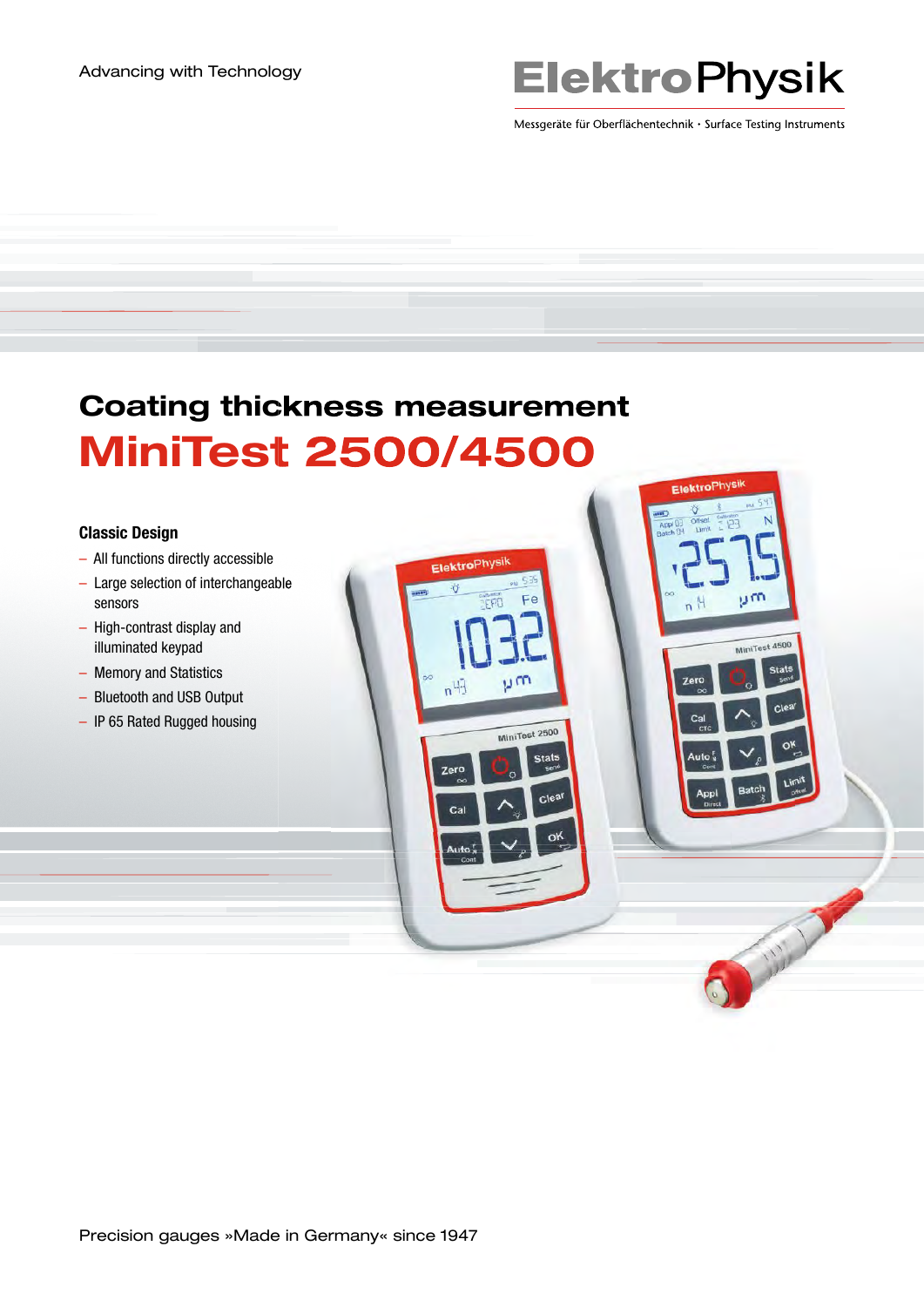### MiniTest 2500/4500

# All-rounders for quality assurance







|                             | Height: 91, Ø 19 mm                                                                                                                                                     | Height: 194, Ø 10,9 mm                                                                                                                                                                                | Height: 79, Ø 16 mm                                                                                                                    | Height: 91, Ø 19 mm                                                                                                             |
|-----------------------------|-------------------------------------------------------------------------------------------------------------------------------------------------------------------------|-------------------------------------------------------------------------------------------------------------------------------------------------------------------------------------------------------|----------------------------------------------------------------------------------------------------------------------------------------|---------------------------------------------------------------------------------------------------------------------------------|
| <b>Type of sensor</b>       | <b>FN 1.6</b>                                                                                                                                                           | FN 1.6/90                                                                                                                                                                                             | <b>F 05</b>                                                                                                                            | F <sub>3</sub>                                                                                                                  |
| <b>Application:</b>         | Non-magnetic coatings on<br>steel and insulating coatings on<br>non-ferrous metal.<br>The multi-talent for standard<br>applications.<br>Also available as version F 1.6 | Non-magnetic coatings on<br>steel and insulating coatings on<br>non-ferrous metal.<br>Especially appropriate for<br>measurements in tubes and<br>pipes or objects which are diffi-<br>cult to access. | Extremely thin non-ferrous met-<br>al, oxide or paint coatings on<br>small steel objects.<br>Highest precision for thin coat-<br>ings. | Non-magnetic coatings on<br>steel, thick paint and enamel<br>coatings.<br>A true classic of coating thick-<br>ness measurement. |
|                             | only for measuring on magnetic<br>substrate or version N 1.6 only<br>for measuring on non-ferrous<br>metals.                                                            | Also available as version<br>F 1.6/90 only for measuring on<br>magnetic substrate or version<br>N 1.6/90 only for measuring on<br>non-ferrous metals.                                                 |                                                                                                                                        |                                                                                                                                 |
| Technical Data              |                                                                                                                                                                         |                                                                                                                                                                                                       |                                                                                                                                        |                                                                                                                                 |
| <b>Measuring range:</b>     | $01600 \mu m/65$ mils                                                                                                                                                   | $01600 \mu m/65$ mils                                                                                                                                                                                 | $0500 \mu m/20$ mils                                                                                                                   | $03000 \mu m/120 \text{ miles}$                                                                                                 |
| Low range resolution:       | $0.1 \mu m/0.004 \text{ miles}$                                                                                                                                         | $0.1 \mu m/0.004$ mils                                                                                                                                                                                | $0.1 \mu m/0.004 \text{ miles}$                                                                                                        | $0.2 \,\mu m/0.008 \,\text{mils}$                                                                                               |
| <b>Guaranteed tolerance</b> | $\pm$ (1%+1 µm/0.04 mils) *                                                                                                                                             | $\pm$ (1%+1 µm/0.04 mils) *                                                                                                                                                                           | $±$ (1%+0.7 µm) *                                                                                                                      | $\pm$ (1%+1 µm/0.04 mils) *                                                                                                     |
| (of reading):               |                                                                                                                                                                         |                                                                                                                                                                                                       |                                                                                                                                        |                                                                                                                                 |
|                             |                                                                                                                                                                         |                                                                                                                                                                                                       |                                                                                                                                        |                                                                                                                                 |

| (or reading):                          |                                                  |                                               |                                                  |                                                  |
|----------------------------------------|--------------------------------------------------|-----------------------------------------------|--------------------------------------------------|--------------------------------------------------|
| <b>Minimum radius</b><br>of curvature  | $1.5$ mm/0.06 in convex/<br>10 mm/0.4 in concave | flat convex/<br>$6 \text{ mm}/0.2$ in concave | $0.75$ mm/0.03 in convex/<br>5 mm/0.2 in concave | $1.5$ mm/0.06 in convex/<br>10 mm/0.4 in concave |
| (convex/concave):                      |                                                  |                                               |                                                  |                                                  |
| Minimum area for<br>measurement:       | $\emptyset$ 5 mm/0.2 in                          | $\emptyset$ 5 mm/0.2 in                       | $0.3$ mm/0.1 in                                  | $\emptyset$ 5 mm/0.2 in                          |
| <b>Minimum substrate</b><br>thickness: | $F$ 0.5 mm/N 50 $\mu$ m<br>F 20 mils/N 2 mils    | $F$ 0.5 mm/N 50 $\mu$ m<br>F 20 mils/N 2 mils | $0.1$ mm/4 mils                                  | $0.5$ mm/20 mils                                 |

\*(of measurement value referring to ElektroPhysik calibration foils)

All illustrations are not true to scale

All Sensors of MiniTest series 1100-4100 are compatible with MiniTest 2500 / 4500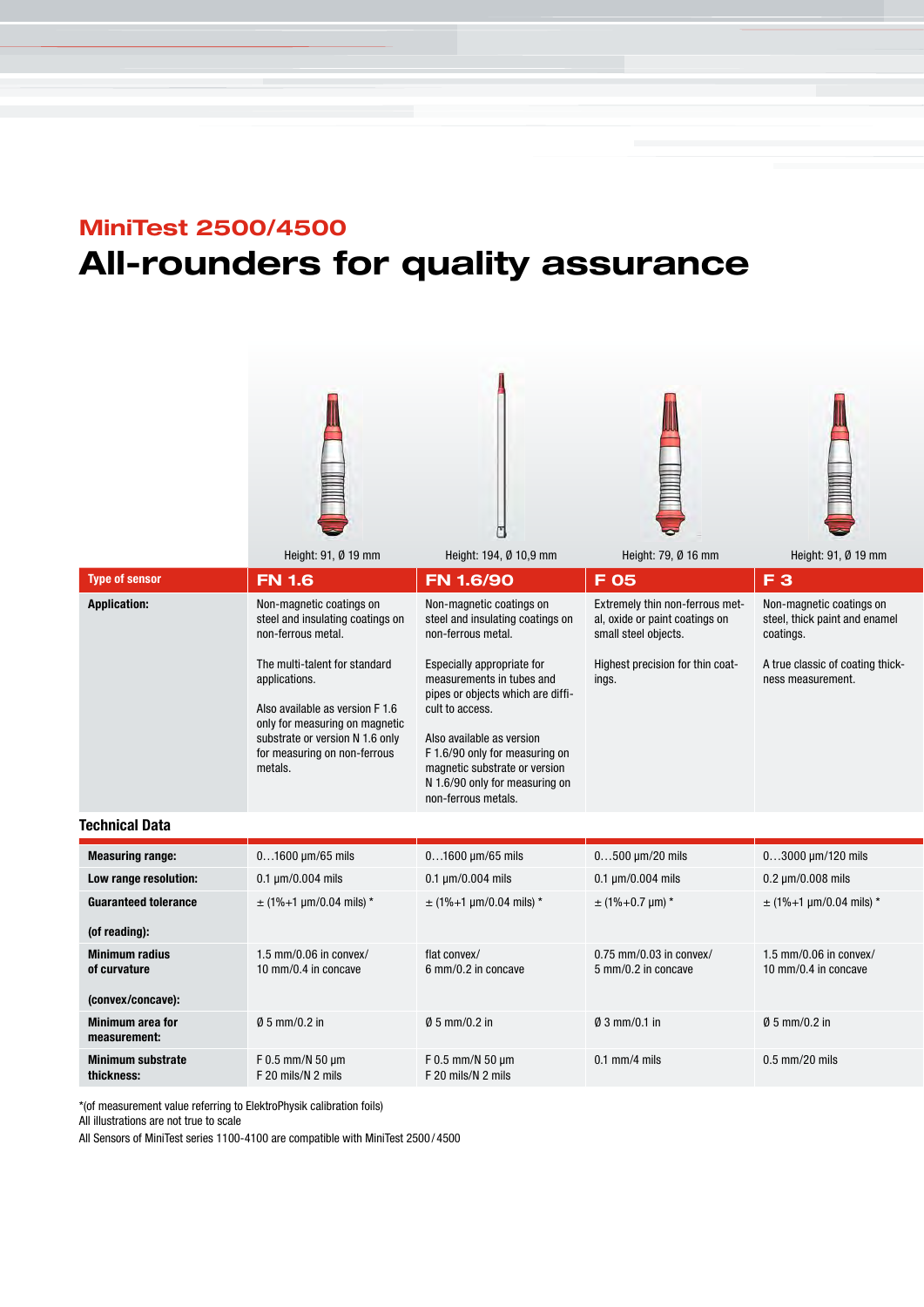## MiniTest 2500/4500 Specialists for more complexe me



#### N 02

The precise solution for very thin insulating layers like lacquer, enamel or anodized layers on non-ferrous metals with high measurement resolution, (0.1 μm) and defined tracking force of just 25 g.

0…200 µm/8 mils

0.1 µm/0.004 mils

 $±$  (1%+0.5 µm/0.02 mils) \*

1 mm/0.04 in convex/ 5 mm/0.2 in concave

Ø 2 mm/0.08 in

50 µm/2 mils



 $\pm$  (1%+ 1µm/0.04 mils) \*  $\pm$  (1%+10 µm/0.4 mils) \*  $\pm$  (1%+20 µm/0.8 mils) \*

5 mm/0.2 in convex/ 16 mm/0.6 in concave

Ø 5 mm ( 0.2 in) Ø 20 mm/0.8 in Ø 40 mm/1.6 in

100 µm / 4 mils 1 mm/40 mils 2 mm/80 mils

10 mm/0.4 in convex/ 30 mm/1.2 in concave

\*(of measurement value referring to ElektroPhysik calibration foils)

All illustrations are not true to scale

Guaranteed tolerance

(of reading):

Minimum radius of curvature

(convex/concave):

Minimum area for measurement:

Minimum substrate thickness:

All Sensors of MiniTest series 1100-4100 are compatible with MiniTest 2500 / 4500

2,5 mm / 0.1 in convex/ 10 mm / 0.4 in concave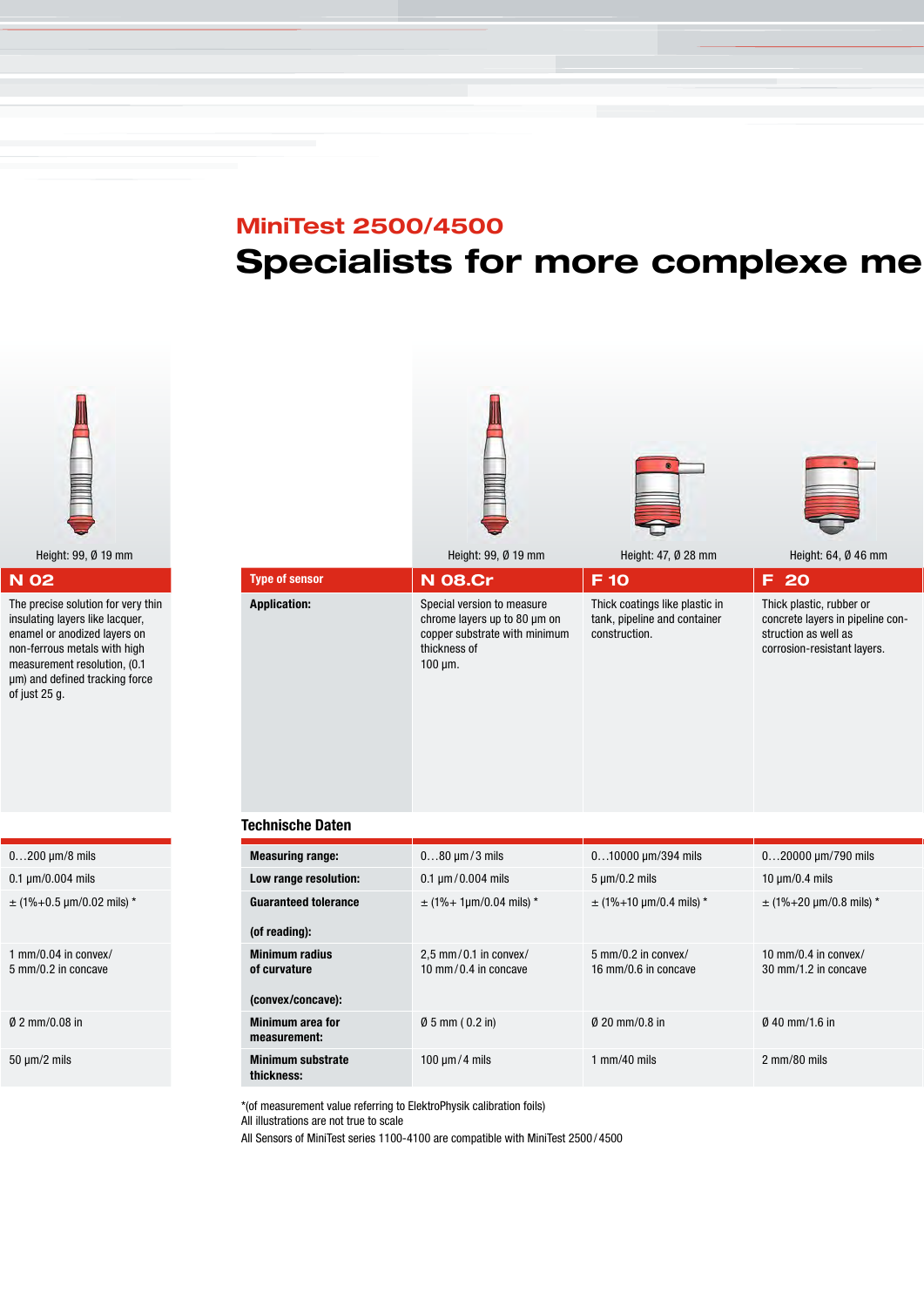## asuring tasks



2 mm/80 mils 50 µm/2 mils 50 µm/2 mils 50 µm/2 mils 0.5 mm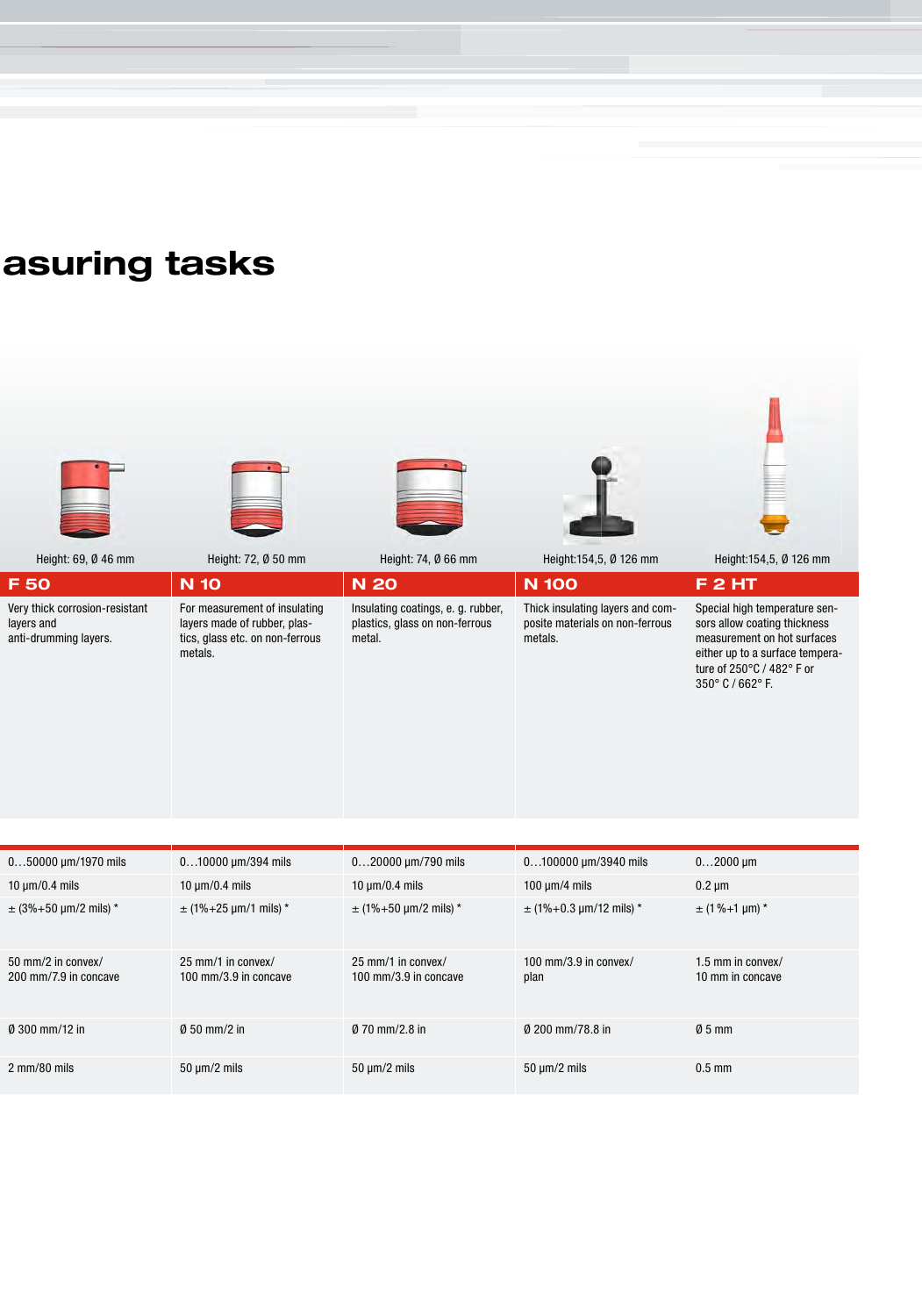### MiniTest 2500/4500 Application

The portable coating thickness gauges MiniTest 2500 and MiniTest 4500 measure non-destructively using either magnetic induction or the eddy current principle. The gauges are useful for a wide range of applications where high precision coating thickness measurement is required including; industrial corrosion protection, decorative coatings in design sector or daily use by:

- Manufacturers and end-users of all types of coated products
- Auditors and inspectors
- Electroplating and paint shops
- Chemical industry
- Automotive production, ship building, aviation, plant and mechanical engineering

MiniTest coating thickness gauges are not only useful in the laboratory but are equally qualified for use in industrial applications thanks to their rugged housing with a IP 65 rating. Both models feature USB output for connection to notebooks and PCs. The MiniTest 4500 additionally

offers a Bluetooth output for wireless data transfer to mobile devices like Smartphones and printers directly on site. All gauge functions can be triggered directly pressing a single key of the illuminated keypad. The large display with background illumination adds to a high level of user comfort and ergonomics. A broad selection of measuring sensors is available for the MiniTest 2500/4500 line of coating thickness gauges allowing it to handle standard applications as well more complex measuring tasks. The scope of application is determined by the sensor connected to the gauge:

F-type sensors work according to the magnetic induction principle and can measure non-magnetic coatings such as paint, enamel, rubber, aluminum, chrome, copper, zinc etc applied on iron and steel (including steel alloys and hardened magnetic steels). N-type sensors work according to the eddy current principle and measure insulating coatings such as paint, anodizing,

ceramics etc. applied on all non-ferrous metals (for example aluminum, copper, zinc die cast, brass etc.) including austenitic steels.

FN-type sensors combine both principles and identify the substrate underneath the coating thus automatically switching to the correct measuring principle to measure on base material steel or non-ferrous metal.